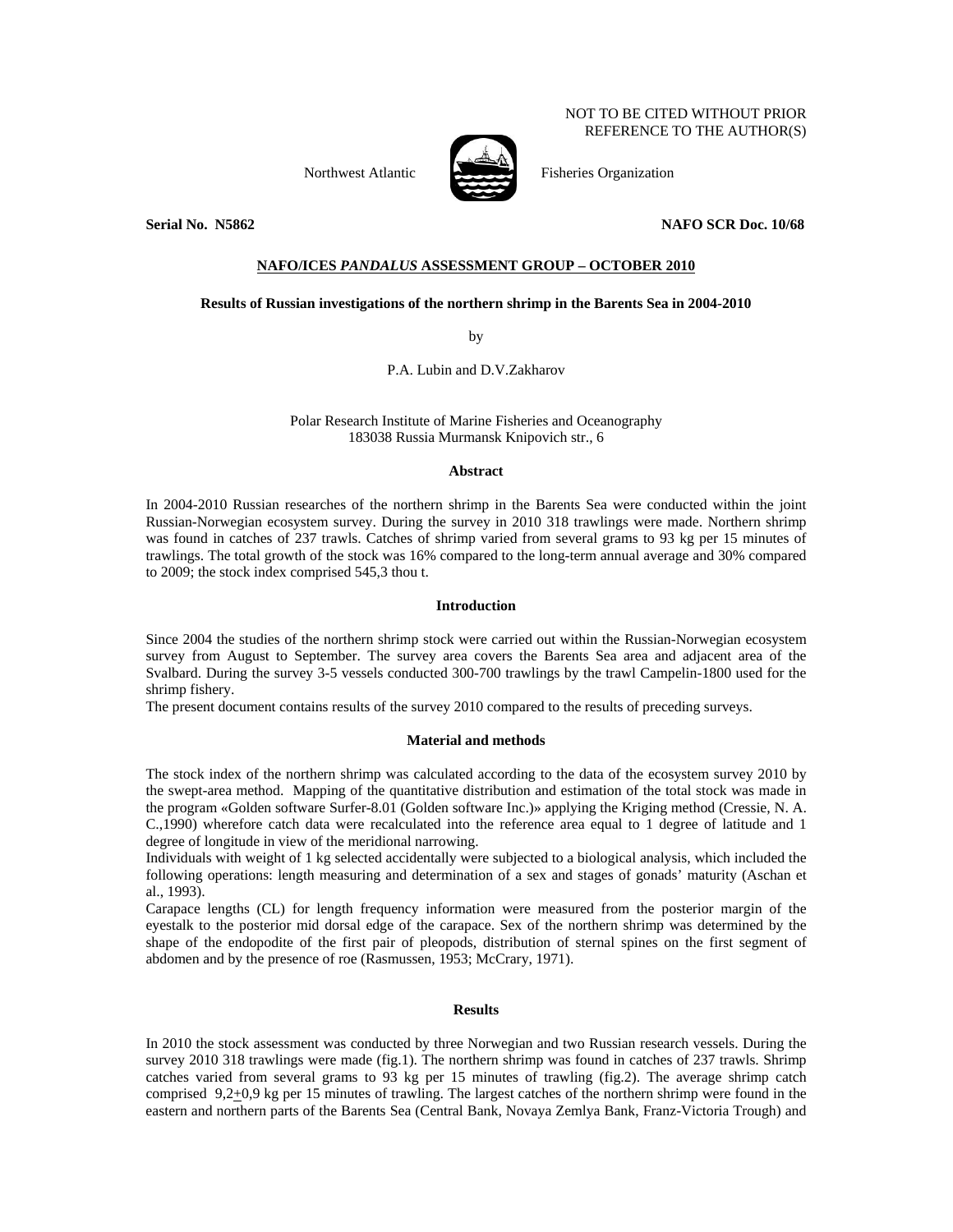to the north of the Svalbard Archipelago. In the south-eastern part of the Barents Sea and the Spitsbergen Bank no northern shrimp was observed.

The biomass index of the northern shrimp in 2010 increased in comparison to the previous year and comprised 455,2 thou t that is 39% higher than in 2009 (table 1). Thus surveys conducted in 2010 showed the growth of the total stock of the northern shrimp up to the maximum level over 7 years of the observation period.

Table 1. The biomass index of northern shrimp in 2004-2010 according to the data of joint Russian-Norwegian ecosystem surveys in the Barents Sea.

| Year    | Number of stations | Stock, thou t |
|---------|--------------------|---------------|
| 2004    | 669                | 215,4         |
| 2005    | 756                | 363,0         |
| 2006    | 676                | 400,3         |
| 2007    | 753                | 285,6         |
| 2008    | 471                | 262,4         |
| 2009    | 378                | 326.5         |
| 2010    | 318                | 455,2         |
| Average | 574                | 390.9         |

Biological analysis of the northern shrimp stock was conducted in 2010 only by Russian specialists in the eastern part of the survey area. Likewise in the previous year the bulk of population of the Barents Sea shrimp was made up of individuals of smaller age groups – males with carapace length of 10-20 mm and females with carapace length of 19-24 mm. However in 2009 the length composition of males had two modal groups with length of 16-18 and 19-21mm while in 2010 males belonged to one modal group – 15-20 mm (fig.3). Sex ratio in beds of the northern shrimp was various in different trawling sites, but on the whole in the surveyed area females were predominant in catches, around 70% from the total abundance of shrimps. The portion of spawning females was 17%, those post-spawning - around 13% from the total abundance of shrimps in the catch. The ratio of individuals from large older age groups to those from smaller age groups is well described by the number of individuals in 1 kg of catch. Thus in the largest part of the surveyed area 170-220 individuals occurred in 1 kg of the catch. The higher portion of large individuals was found in the south-eastern part of the Coastal area where one kg of the catch accounted for less than 120 individuals. The highest portion of small individuals was found in the eastern area of the Goose Bank where one kg of the catch numbered over 420 individuals of the northern shrimp.

## **Conclusions**

- 1. The survey of the northern shrimp in the Barents Sea showed a total increase of the stock in 16% compared to the long-term annual average data and 30% compared to 2009; the stock index comprised 455,2 thou t.
- 2. The bulk of population of the Barents Sea shrimp is made up of males from the modal group with a carapace length of 10-20 mm. No significant variations in the length frequency distribution were found.
- 3. Frequency distribution of shrimp in the surveyed areas corresponded to the traditional one with high concentrations in the eastern areas of the Central Bank and Novaya Zemlya Bank. On the whole, the state of the northern shrimp stock in 2010 was evaluated as satisfactory.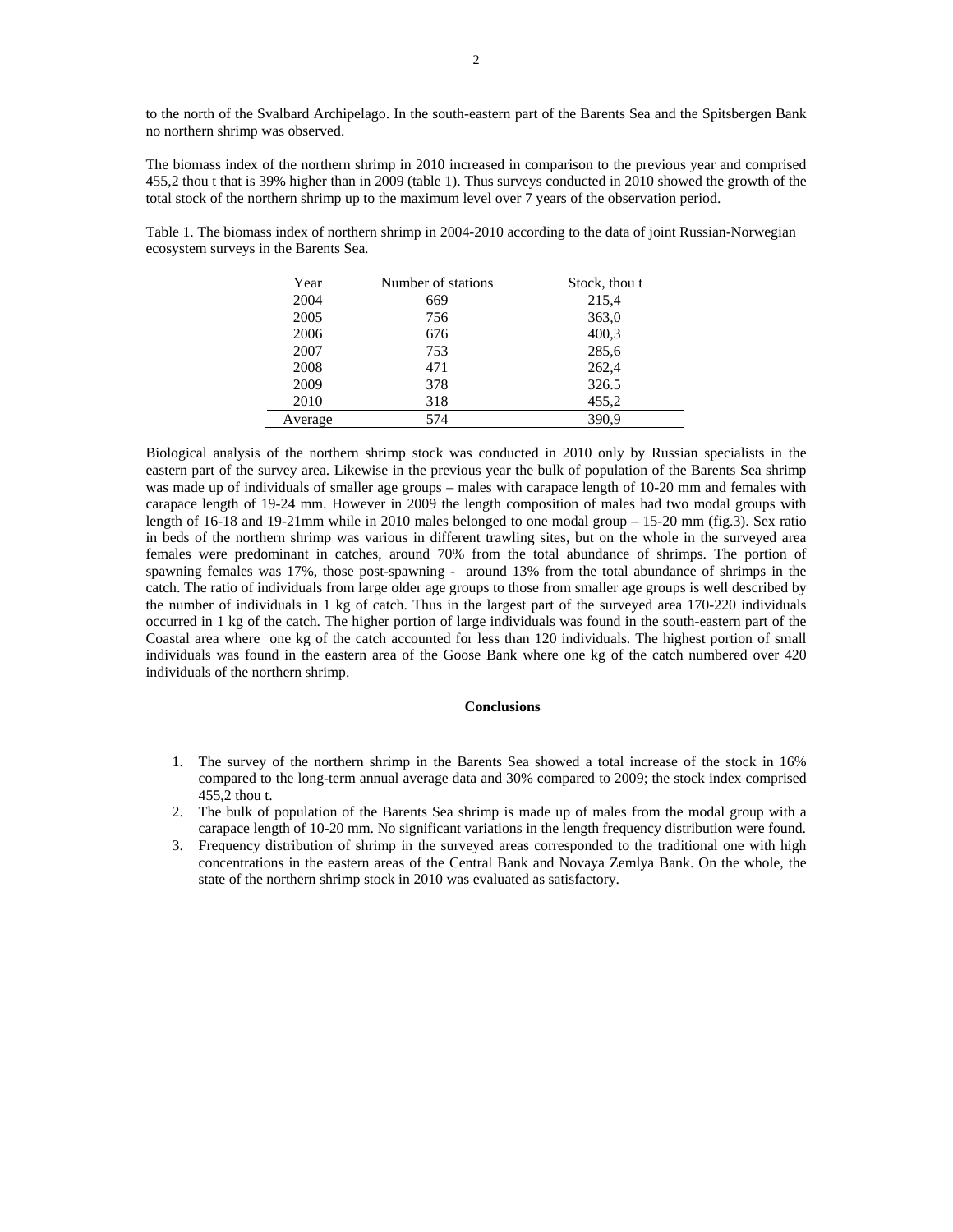

Fig.1. Location of stations in the joint Russian-Norwegian ecosystem survey in 2010.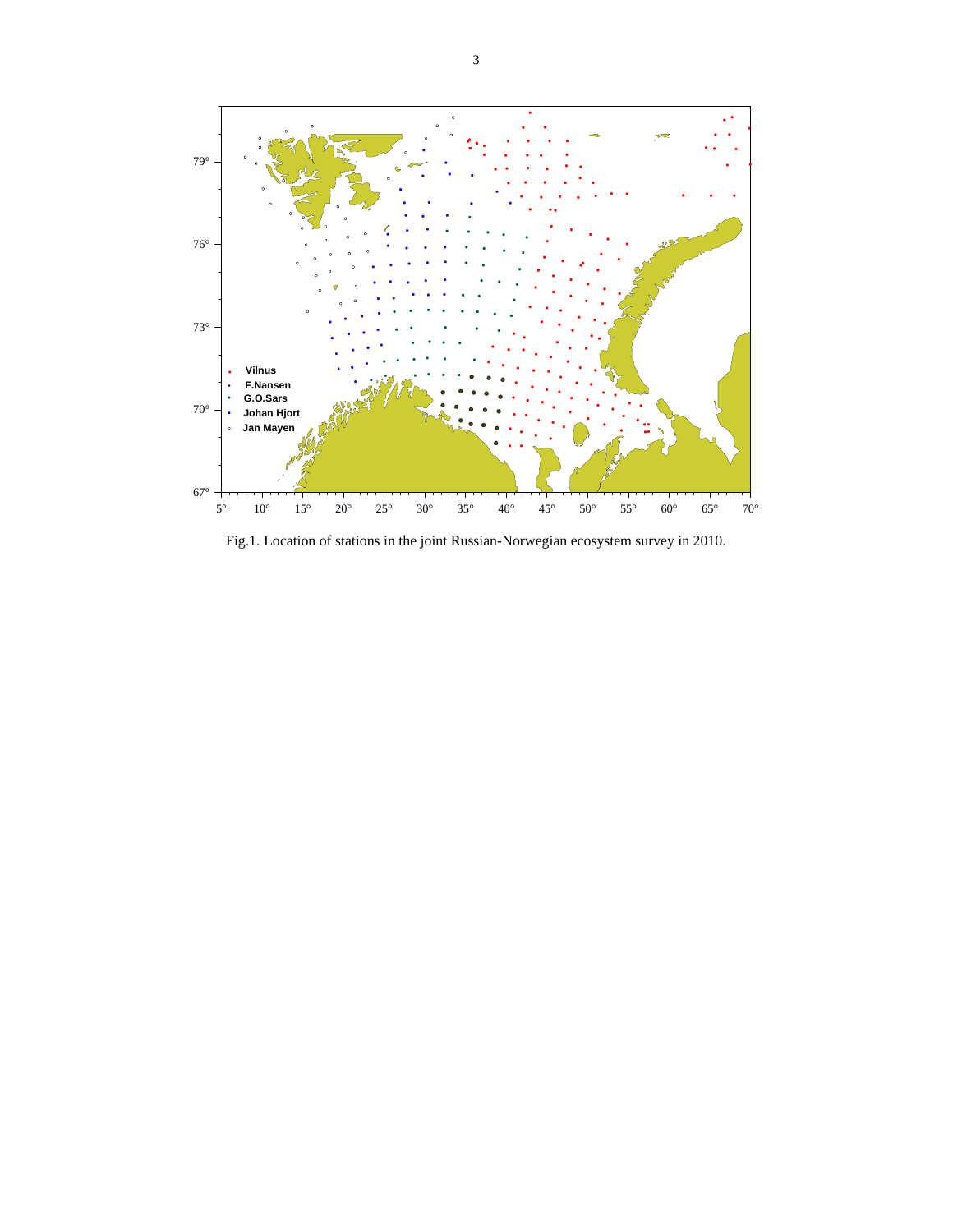

Fig.2. Distribution of *Pandalus borealis* in 2009-2010 according to the data of joint Russian-Norwegian ecosystem surveys in the Barents Sea (kg/ hour of trawling)

 $35°$ 

 $40^{\circ}$ 

 $45^{\rm o}$ 

 $50^{\rm o}$ 

 $55^{\circ}$ 

 $60^{\rm o}$ 

 $65^{\,\mathrm{o}}$ 

 $70<sup>c</sup>$ 

 $30^{\circ}$ 

 $68°$ 

 $0^{\circ}$ 

 $5^{\,\rm o}$ 

 $10^{\circ}$ 

 $15^{\circ}$ 

 $20^{\rm o}$ 

 $25^\circ$